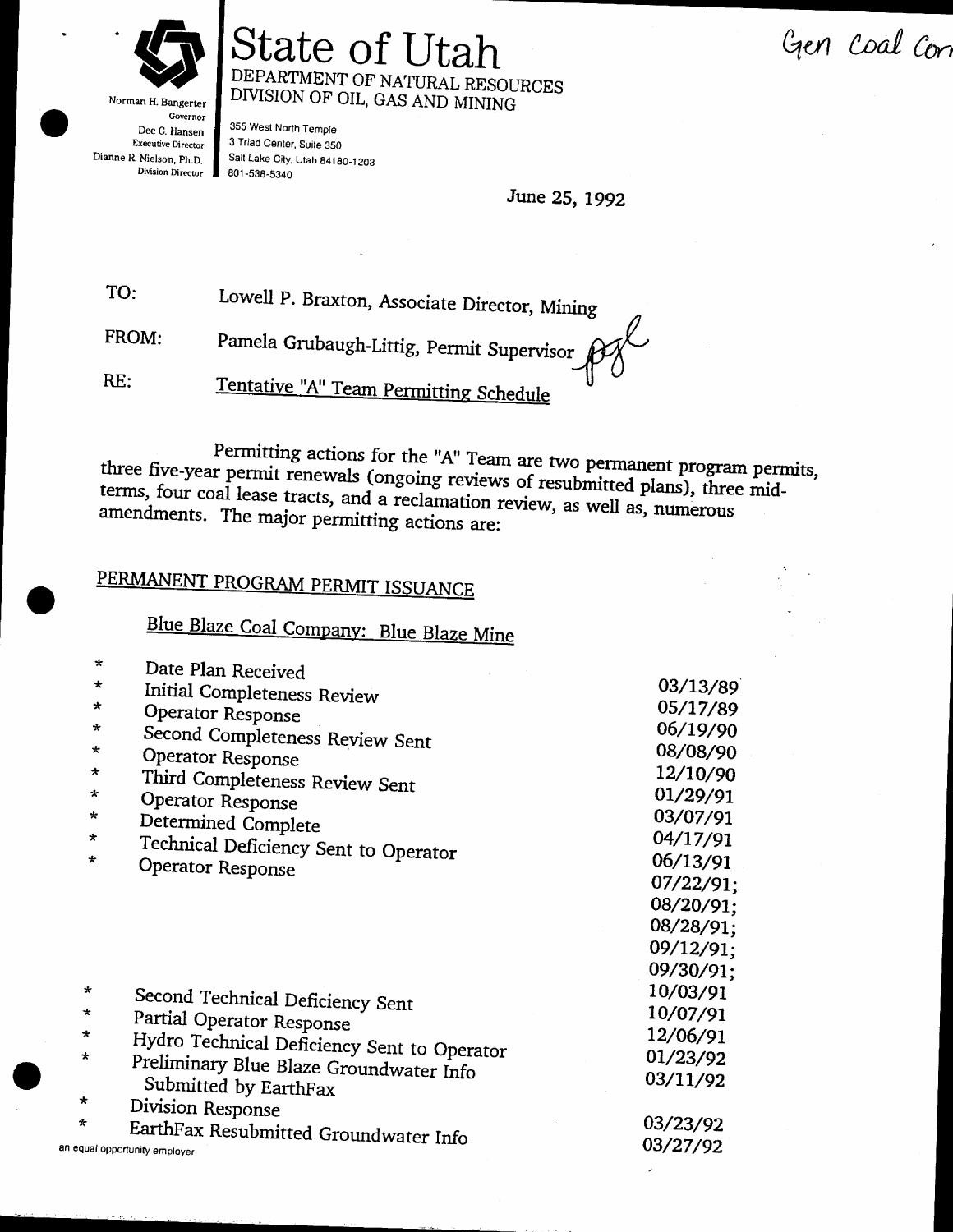Page 2<br>Tentative Schedule<br>"A" Team" June 25, 1992

# PERMANENT PROGRAM PERMIT ISSUANCE (Continued)

#### Blue Blaze Mine (Continued)

|          |                                                                                                                  | 04/15/92    |
|----------|------------------------------------------------------------------------------------------------------------------|-------------|
| $\star$  | Third Technical Deficiency Sent to Operator<br>Operator Resubmits (EarthFax-Substantially New Document) 05/11/92 |             |
| *        |                                                                                                                  | 05/13/92    |
| $\star$  | Permit Put on Highest Priority                                                                                   | 05/14-29/92 |
| $\star$  | EarthFax Coordinates Deficiencies Daily                                                                          | 05/19/92    |
| $\star$  | Received Notification to Issue Permit Before 6/1/92                                                              |             |
| ∗        | Prepared Technical Analysis (for Limited Permit)                                                                 | 05/29/92    |
|          | with Ten Stipulations                                                                                            | 05/29/92    |
| $\star$  | Certificate of Insurance Submitted                                                                               |             |
| $^\star$ | Letter Sent Notifying Blue Blaze -- Must Submit Bond                                                             | 06/04/92    |
|          | <b>Before Permit Issued</b>                                                                                      | 06/24/92    |
| *        | Letter Sent with Stipulations that Must be Addressed                                                             |             |
|          | Garfield Coal Company                                                                                            |             |
|          | Met with Representatives for Mapping                                                                             | 04/29/92    |
| *        | Met with Hydrologist on Project                                                                                  | 05/12/92    |
| *        | Division Field Visit                                                                                             | 07/92       |
| $\star$  |                                                                                                                  |             |
|          |                                                                                                                  |             |
|          | FIVE-YEAR RENEWALS                                                                                               |             |
|          | PacifiCorp Electric: Des-Bee-Dove Mine                                                                           |             |
|          |                                                                                                                  | 04/27/90    |
| $\star$  | Date Five Year Renewal Received                                                                                  | 06/25/90    |
| *        | Initial Completeness Review                                                                                      | 09/07/90    |
| *        | Partial Operator Response                                                                                        |             |
| $^\star$ | Cessation Order (CO #90-20-2-1) Issued Due to                                                                    | 09/20/90    |
|          | Lack of "Completeness" of Permit Renewal                                                                         |             |
| $\star$  | Operator Response to Initial                                                                                     | 09/27/90    |
|          | Completeness Review in Rewritten Format                                                                          | 11/16/90    |
| $\star$  | Determination of Completeness                                                                                    | 12/14/90    |
|          | Division Issues Technical Deficiencies                                                                           |             |
| *        | Operator Response to Technical Deficiencies                                                                      | 02/07/91    |
| *        | Operator Submits Additional Information                                                                          | 05/29/91    |
| *        | Permit Renewed With Nine (9) Conditions                                                                          |             |
|          | CO #C90-20-2-1 Is Terminated                                                                                     | 05/31/91    |
| *        | Response to Nine (9) Conditions                                                                                  | 08/15/91    |
|          | monse to Conditions                                                                                              | 12/13/91    |

Response to Nine (9) Conditions<br>Division Response to Conditions  $\star$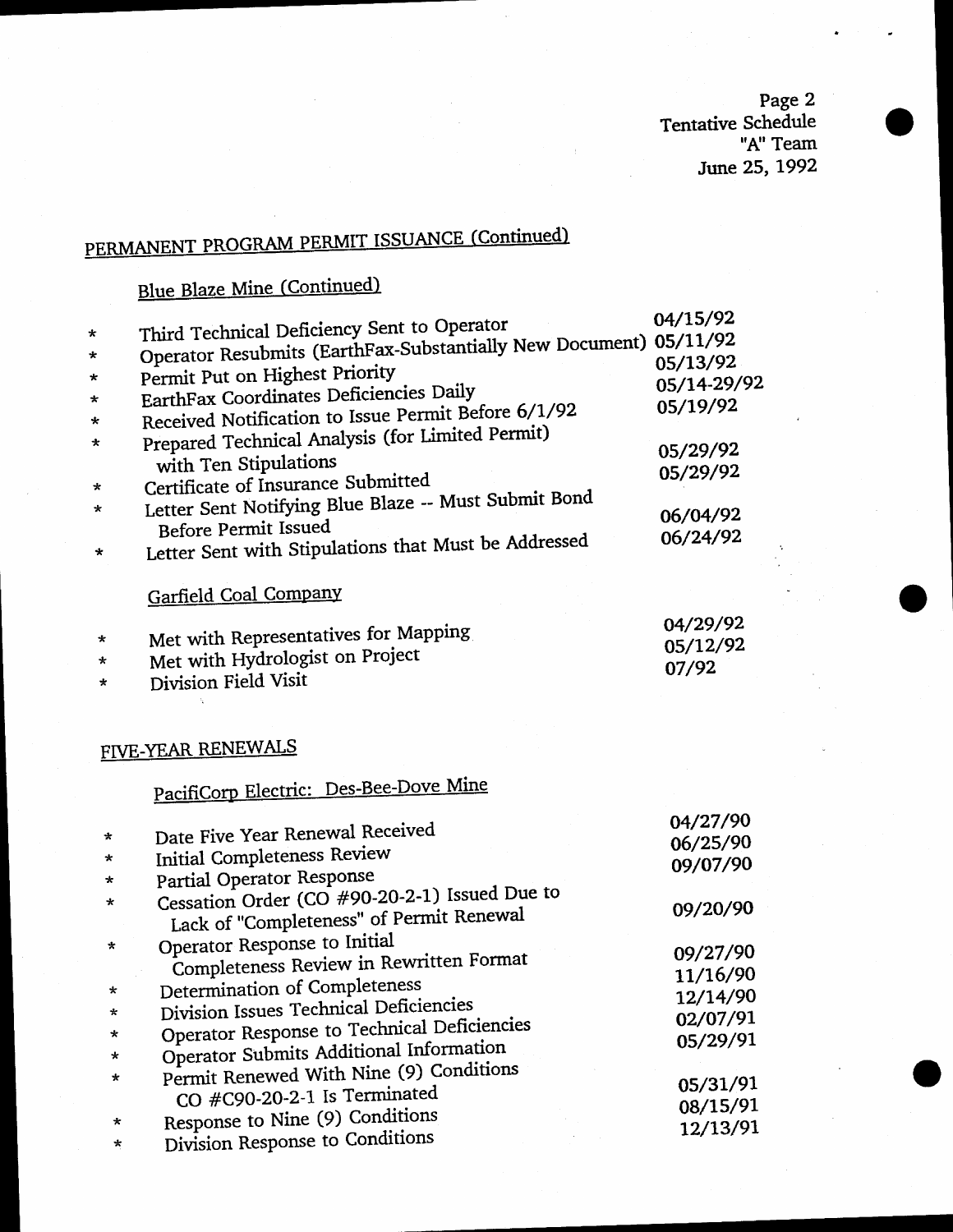Page 3<br>Tentative Schedule<br>A" Team" June 25, 1992

 $\epsilon$ 

## FIVE-YEAR RENEWALS (Continued)

ż

# PacifiCorp Electric: Des-Bee-Dove Mine (Continued)

| $\star$    | Operator Response                                                          |          |
|------------|----------------------------------------------------------------------------|----------|
| *          | Division Response                                                          | 02/18/92 |
| *          |                                                                            | 03/26/92 |
| *          | Operator Response (+ Erosion Task Force App XVI)<br>Deficiency Letter Sent | 04/24/92 |
| *          |                                                                            | 05/06/92 |
|            | Operator Response                                                          | 06/12/92 |
|            | Co-Op Mining Company: Bear Canyon Mine                                     |          |
| *          | Operator Submits Five-Year Renewal Application                             |          |
| $\star$    | Division Issues Determination of Completeness                              | 07/13/90 |
| $\ast$     | Technical Deficiency Sent to Operator                                      | 09/01/90 |
| *          | Formal Protest to Five-Year Renewal;                                       | 09/19/90 |
|            | Request for Informal Hearing                                               |          |
| *          | Operator Response                                                          | 10/10/90 |
|            |                                                                            | 10/19/90 |
|            |                                                                            | 10/22/90 |
| $\star$    | CO #C90-26-1-1 Issued Due to Publication Problems                          | 10/31/90 |
| *          | NOV #N90-34-1-1 Issued Due to Need                                         | 11/02/90 |
| $\star$    | for Updating Maps in Plan                                                  | 11/26/90 |
| *          | Division Order Issued Requesting 18 Permit Changes                         | 11/27/90 |
| $\star$    | Operator Submits Partial Response to Division Order                        | 01/21/91 |
| *          | Operator Submits New Maps                                                  | 02/25/91 |
| *          | Inadequacy of Maps Informally Given to Operator                            | 03/21/91 |
|            | Operator Submits Revised Maps                                              | 04/08/91 |
| *          |                                                                            | 04/22/91 |
|            | Operator Submits Partial Response to                                       |          |
| *          | Division Order (NOV #N91-20-1-1)<br>Hindrance Violation Issued Due to      | 04/24/91 |
| *          | Failure to Submit All Information to Division Order                        | 04/26/91 |
|            | Updated Maps and Plans Submitted                                           | 05/03/91 |
| *          |                                                                            |          |
|            | Permit Renewed                                                             | 05/17/91 |
| $\star$    | More Information Re: The Division                                          | 05/20/91 |
|            | Order is Submitted by Operator                                             |          |
| *          | Technical Review of Division Order Completed                               | 05/24/91 |
|            | (NOV Terminated)                                                           |          |
| *          | More Division Order Information Submitted                                  | 09/03/91 |
| $^{\star}$ | Complete Reclamation of Highwall Approved                                  | 12/30/91 |
|            |                                                                            | 05/03/92 |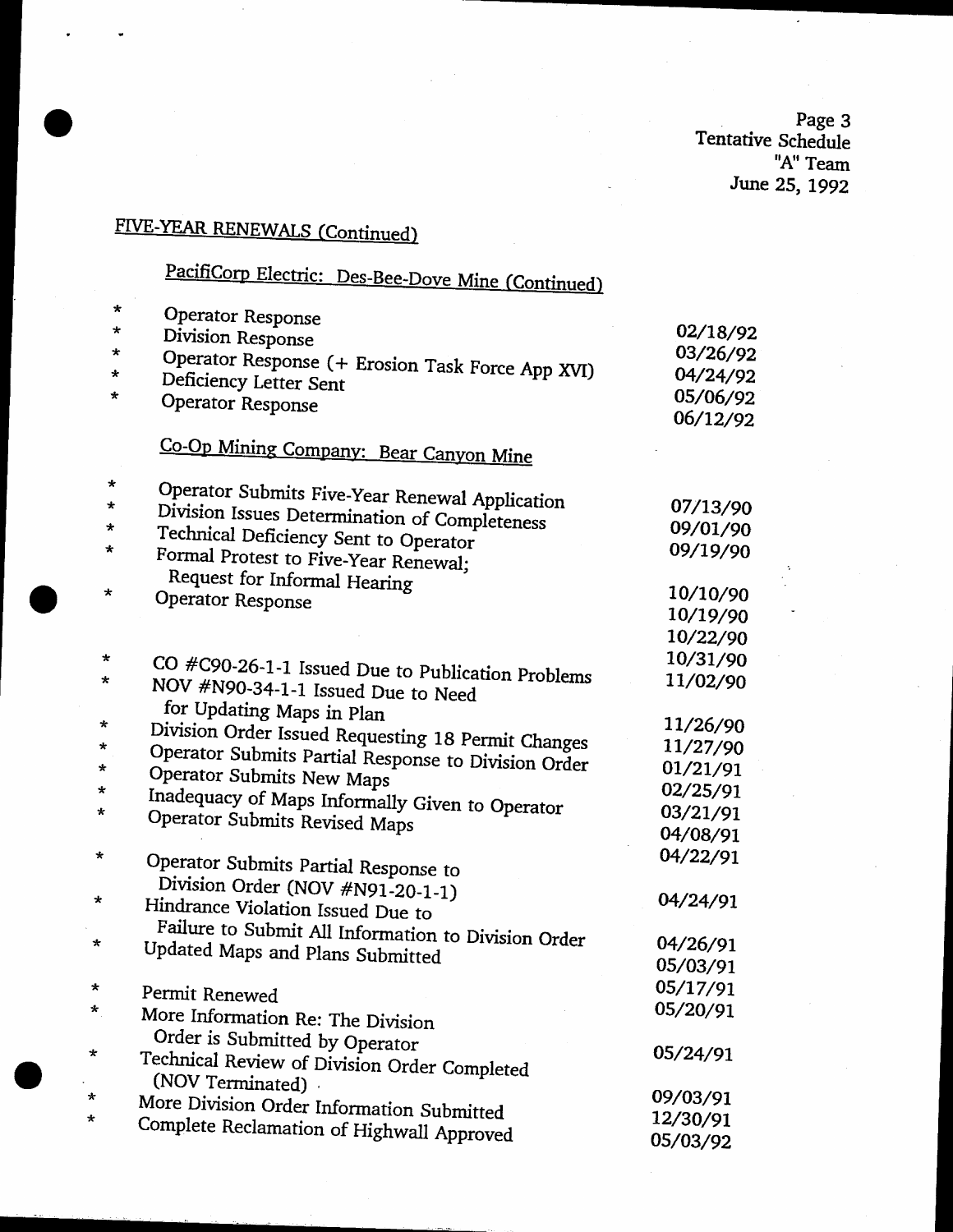Page 4 Tentative Schedule "A" Team June 25, 1992

## FIVE-YEAR RENEWALS (Continued)

# Sunnyside Coal Company: Sunnyside Mine

| $\star$ | Operator Submits Five-Year Renewal                     | 10/09/90          |
|---------|--------------------------------------------------------|-------------------|
|         | Application in New Format                              | 11/20/90          |
| $\star$ | Division Issues Completeness                           | 01/20/91          |
| $\star$ | Permit Successively Renewed                            | 07/10/91          |
| $\star$ | Overall Field Review                                   |                   |
| $\star$ | Division Continues Review of New<br>Format Application | 12/91<br>02/07/92 |
| $\star$ | <b>Completeness Document Sent</b>                      | 03/31/92          |
| *       | Operator Response Due                                  | 07/06/92          |
| $\star$ | <b>Extension Granted for Submittal</b>                 |                   |
|         |                                                        |                   |

## PacifiCorp Electric: Deer Creek Mine

| $\star$ | <b>Operator Submits Five-Year Renewal</b><br>Application in New Format | 10/09/90<br>12/07/90 |
|---------|------------------------------------------------------------------------|----------------------|
| $\star$ | Division Issues Completeness on Old Application                        | 02/07/91             |
| $\star$ | Permit Successively Renewed on Old Application                         | 01/15/92             |
| $\star$ | Operator Submitted Updated Legal & Financial Information               |                      |
| $\star$ | Operator Submits "Rosetta Stone" to Decipher                           | 03/16/92             |
|         | Approved Plan to Reformatted Plan                                      | 04/15/92             |
| $\star$ | <b>Review Sent</b>                                                     | 06/17/92             |
| $\star$ | Meeting on Plan                                                        |                      |

Beaver Creek Coal Company: Gordon Creek #3 and #6 Mine

|         |                                                      | 09/05/91 |
|---------|------------------------------------------------------|----------|
| $\star$ | Five-Year Renewal Application Submitted              | 09/11/91 |
| $\star$ | Determined Complete                                  | 09/12/91 |
| $\star$ | CO #C91-20-1-1 Issued (Modified to 9/20/91)          | 09/13/91 |
| $\star$ | Technical Deficiencies Issued                        | 09/19/91 |
| $\star$ | Permit Expires                                       | 11/12/91 |
| $\star$ | Permit Renewed (CO Terminated) with Three Conditions | 12/12/91 |
| $\star$ | Operator Submits Responses to Conditions             | 02/25/92 |
| $\star$ | <b>Conditions Approved</b>                           |          |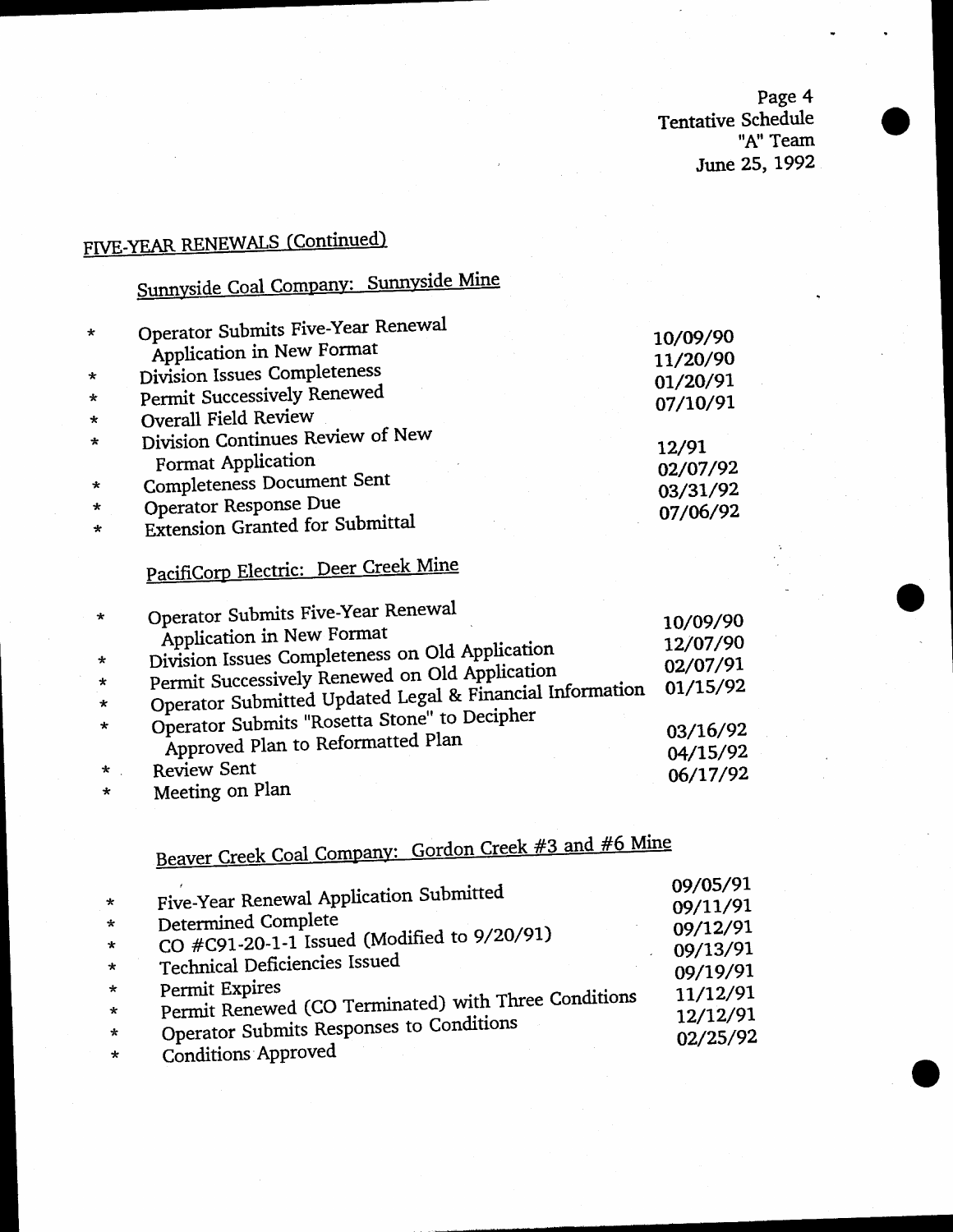page <sup>5</sup> Tentative Schedule  $A''$  Team June 25, 1992

 $\ddot{\psi}$ 

## FIVE-YEAR RENEWALS (Continued)

# Hidden Valley Coal: Hidden Valley Mine

| $\star$<br>$\star$<br>$\star$ | Five-Year Renewal Application Submitted<br>Determination of Completeness<br>Permit Renewed<br>Cyprus-Plateau Mining Company: Star Point Mine |                                                                                                                                                                                         | 09/25/91<br>10/22/91<br>01/30/92 |
|-------------------------------|----------------------------------------------------------------------------------------------------------------------------------------------|-----------------------------------------------------------------------------------------------------------------------------------------------------------------------------------------|----------------------------------|
|                               |                                                                                                                                              | (In Conjunction with Castle Valley Ridge Lease Tract)                                                                                                                                   |                                  |
| ÷<br>*                        | Operator Submitted<br>Determined Renewal Complete<br>Permit Renewed for Current Permit Area Only                                             |                                                                                                                                                                                         | 09/17/91<br>11/27/91<br>01/28/92 |
|                               | <b>MID-TERM REVIEWS</b>                                                                                                                      |                                                                                                                                                                                         |                                  |
| $\star$                       | Wildcat Loadout                                                                                                                              | - Begin July 1991<br>Letter Sent 09/16/91 to Commence Mid-Term<br>Completed December 4, 1991                                                                                            |                                  |
| *                             | C.V. Spur                                                                                                                                    | - Begin September 1991<br>Letter Sent 09/17/91 to Commence Mid-Term<br>Letter Sent 02/04/92<br>Response Received 04/15/92<br>Review Sent 06/08/92<br>Response Due 06/25/92              |                                  |
| *                             | Cottonwood/Wilberg                                                                                                                           | - Begin September 1991<br>Letter Sent 09/17/91 to Commence Mid-Term<br>Letter Sent 02/04/92<br>Response Due 03/06/92 (Extended to 03/20/92)<br>Received 03/25/92<br>Review Due 07/01/92 |                                  |
| $\star$                       |                                                                                                                                              | Gordon Creek #2, #7 & #8 - Done 02/26/92                                                                                                                                                |                                  |
| $\star$                       | Trail Mountain                                                                                                                               | - Begin June 1992<br>Due August 1992                                                                                                                                                    |                                  |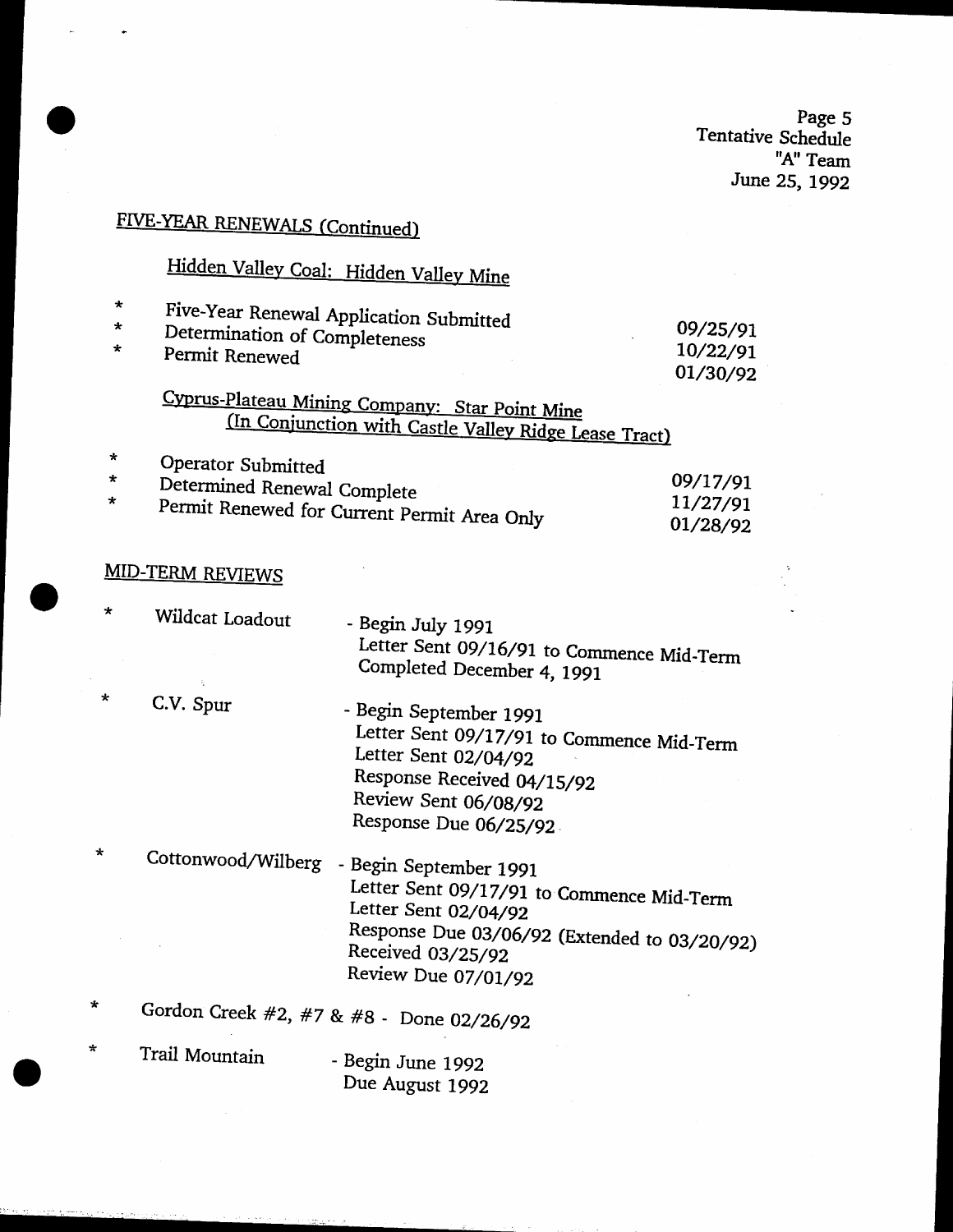Page 6 Tentative Schedule "A" Team June 25, 1992

 $\sim$   $\sim$   $\sim$ 

#### LEASE TRACTS

#### Bear Canyon Lease Tract

|         |                                                | 12/21/89 |
|---------|------------------------------------------------|----------|
| $\star$ | Division Received                              | 03/01/90 |
| $\star$ | Initial Completeness Review Issued to Operator | 06/11/90 |
| $\star$ | Other Agency Comments Sent to Operator         | 07/13/90 |
| $\star$ | Operator Response                              | 09/25/90 |
| $\star$ | Determined Complete                            | 12/04/90 |
| $\star$ | Technical Deficiency Sent to Operator          | 01/02/91 |
| $\star$ | Partial Operator Response                      | 02/05/91 |
| $\star$ | Informal Hearing                               | 05/20/91 |
| $\star$ | Response to Informal Hearing                   |          |
|         |                                                |          |

- \*\*Technical Analysis  $\star$
- Document Sent to Washington  $\pmb{\star}$
- State Permit Issued  $\star$

 $\bar{\gamma}$ 

\*\* Co-Op Mining Company drilled underground monitoring three (3) holes. Consultant report forthcoming. The Federal Lease Tract Addition is delayed indefinitely.

## Rilda Canyon (Deer Creek Mine)

|         |                                                                    | 02/12/90             |
|---------|--------------------------------------------------------------------|----------------------|
| $\star$ | Division Received                                                  |                      |
| $\star$ | <b>Initial Completeness Review</b><br>(with other agency comments) | 05/23/90<br>10/15/90 |
| $\star$ | Partial Operator Response (hydro missing)                          | 05/01/91             |
| *       | PHC Information Sent                                               | 12/26/91             |
| $\star$ | Second Operator Response Sent to Division                          | 02/10/92             |
| $\star$ | PHC Review Sent to Operator                                        | 02/26/92             |
| $\star$ | PHC Partial Operator Response                                      | 03/06/92             |
| $\star$ | Update Request of Plan Sent                                        | 03/25/92             |
| $\star$ | Operator Response (PHC)                                            | 05/15/92             |
| $\star$ | Division PHC Review                                                | 08/92                |
| $\star$ | Completeness Review                                                | 09/92                |
| $\star$ | Determined Complete                                                | 10/92                |
| $\star$ | <b>Technical Analysis</b>                                          | 11/92                |
| $\star$ | Sent to Washington                                                 | 12/92                |
| $\star$ | State Permit Issued                                                |                      |